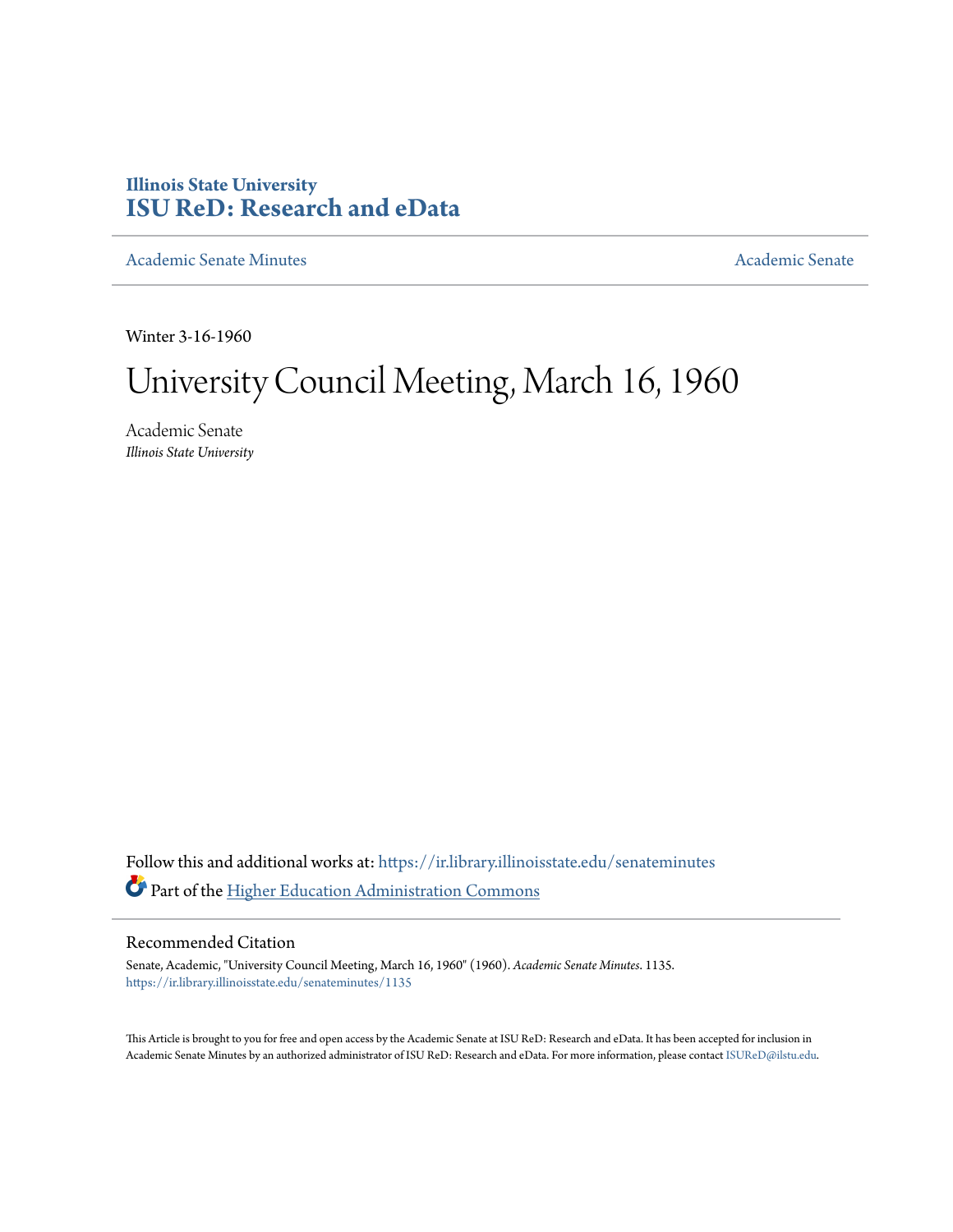# Minutes of the University Council (Not Approved by the Council)

March 16, 1960

Members Present Robert Bone DeVerne Dalluge Arley Gillett Hal Gilmore Victor Gimnestad Howard Hancock Eric Johnson Ben Keeley

Arthur Larsen Willard McCarthy<br>Robert Moore Andreas Paloumpis Elizabeth Russell Eunice Speer Ruth Yates

Non-Members Present<br>Eleanor Dilks Charles Hartman

> •.' ', " <sup>~</sup> ' . *i,:.*

The election of officers for the new council year was delayed until all members were present. Mr. Gimmestad served as Chairman until the new Chairman was elected.

r

### APPROVAL OF MINUTES

Mr. Keeley commented that if the names of the individuals making statements are to be recorded in the council minutes, then all the names and comnents of speakers should be recorded. Mr. Keeley requested that the following statement be deleted from his remarks concerning the request of the Agriculture Department: and that this proposal should be further studied before any final action is taken. President Bone moved that the minutes as corrected be approved. The motion was seconded by Mr. Hancock and was passed.

INDEX TO THE COUNCIL MINUTES<br>It was the consensus of the members that an Index to the Council minutes for the period March 25, 1959 through February 17, 1960 be completed by the secretary and distributed to the faculty.

#### DISCLAIMER OATHS

The secretary read letters from Senators Dirksen and Douglas in.reply to the University Council's letters regarding disclaimer oaths. A letter was also read from the United Campus Christian Fellowship commending the Council for their position on this subject.

#### UNIVERSITY COUNCIL ELECTION

President Bone moved that the results of the recent University Council election be incorporated in the minutes. The motion was seconded by Mr. McCarthy and was passed. The results of the election were:

| <b>Ruth Yates</b> | 139 | Arlan Helgeson      | 89 |
|-------------------|-----|---------------------|----|
| Hal Gilmore       | 135 | Lucille Hagman      | 83 |
| Willard McCarthy  | 126 | <b>Bernice Frey</b> | 81 |
| Arley Gillett     | 104 | Leo Yedor           | 77 |
| Howard Ivens      | 101 | Harold Moore        | 69 |

#### ELECTION PROCEDURES

Mr. Gimmestad reported that some faculty members had contacted him regarding departmental listings of the Council nominees. The question was raised whether University High School and Metcalf School should be considered as separate departments rather than under their respective departments. Mr. Keeley moved that only the names of the nominees be included on the final ballot and that supplementary material be provided which will include biographical and professional information concerning each candi· date. The motion was seconded by Mr. Dalluge and was passed.

**No. 1**